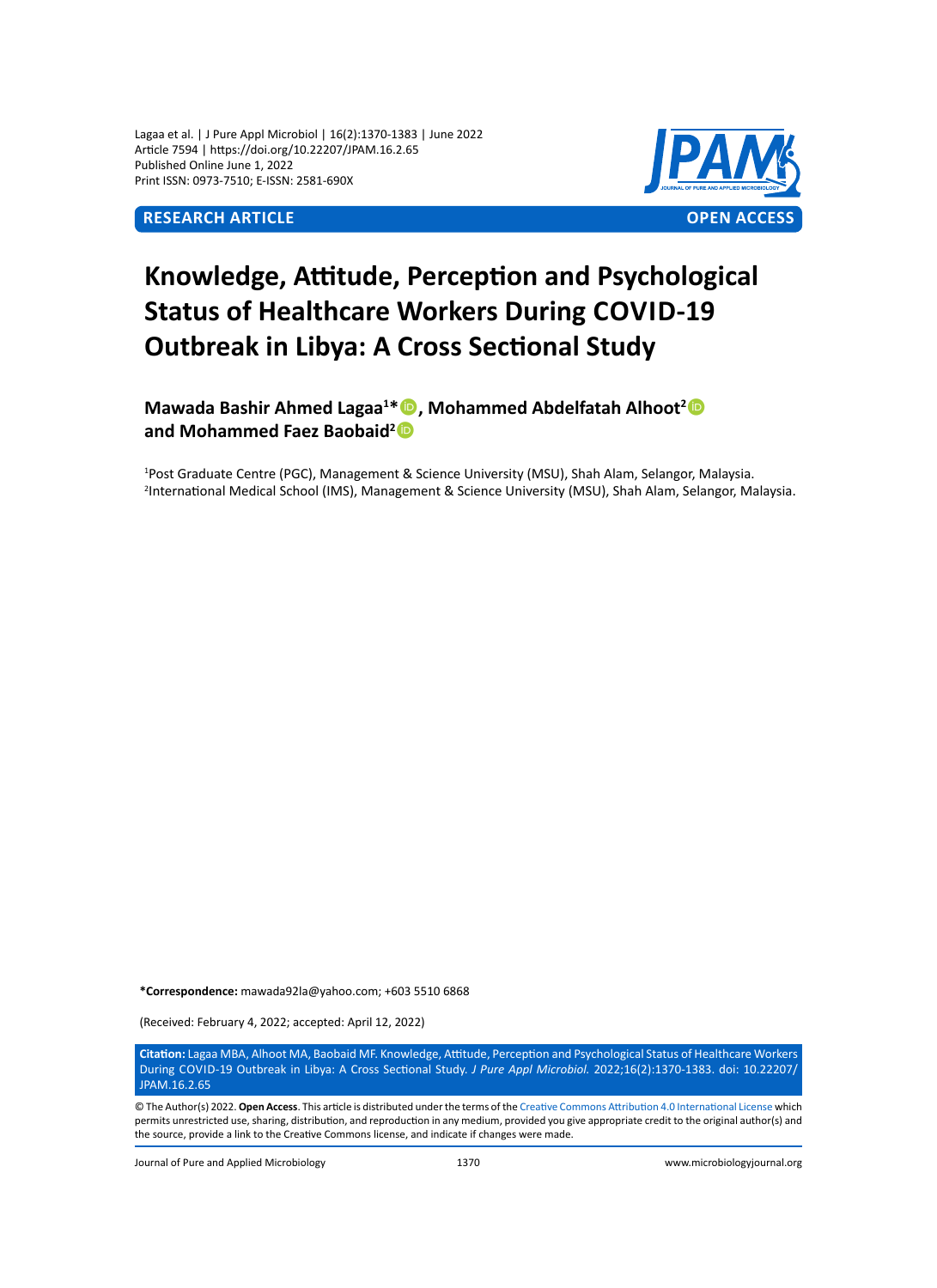# **Abstract**

**Healthcare professionals, especially those who work in hospitals that treat patients with Coronavirus Infection (COVID-19), are at a higher risk of contracting this disease than workers in other departments. Healthcare workers are under a lot of stress as they fight the COVID-19 outbreak, which increases their risk of developing psychological difficulties. As a result, ill-prepared healthcare workers can lead to delayed diagnosis, disease spread, and poor infection control. An evaluation of Knowledge, Attitudes, Perceptions, and Psychological Effects in light of the COVID-19 pandemic in Libya may indicate effective strategies for behavioral change in a given society and may assess the psychological state of healthcare workers during that crisis. At present, Libyan healthcare workers are not well aware of the risks. Healthcare workers participated in a web-based cross-sectional survey during the COVID-19 pandemic in 2020. The KAP questions are imported from Egyptian study and the psychological impact questions are imported from Chinese study that used the Generalized Anxiety Disorder Scale, Patient Health Questionnaire and Insomnia Severity Index. Questions are adapted to be suitable for the Libyan context. The Knowledge, attitude and perception were analyzed using a total score based on Bloom's 80% cut-off. According to our results, in total, we received 85.4% high knowledge score of Libyan HCWs in regards to COVID-19. About 54.6% participants showed negative attitude towards COVID-19 infection and the precautionary measures taken to prevent its spread. The majority of respondents, 89.1%, felt that they were vulnerable to COVID-19 infection. 85.4% believed they were more likely than others to become infected. Fear of transmission to family members, having chronic illnesses, and community stigma are the most frequently reported reasons for higher risk perceptions. In general, HCWs had a good understanding of COVID-19. Negative attitudes are evident in the observations a high level of risk perception was evident. It is vital that the Libyan Ministry of Health and government consider the reasons for increased risk perception. Healthcare workers, specifically those who are responding to COVID-19 in Libya, experienced an increase in anxiety, depression and insomnia, which were respectively 30.1%, 31.9% and 18.9%. In this study, many Healthcare workers reported adequate overall knowledge with a negative attitude toward government and adopted appropriate practices. Psychological problems are directly related to inadequate knowledge, incorrect attitudes, and inadequate perception. However, with timely interventions and correct information, it will be possible to protect the mental wellbeing of healthcare professionals during the novel coronavirus epidemic.**

**Keywords:** Knowledge, attitude, perception, psychological impact, healthcare, Libya, Covid-19, Coronavirus, SARS-CoV-2

# **Introduction**

Novel coronavirus disease (COVID-19) is an extremely expanding pandemic affecting the entire world. It was predicted to become the global health issue of 2020 (WHO). Several non-aquatic animals, as well as fish, were also being sold at the same market before the outbreak was found to be connected.<sup>1</sup> A case of COVID-19 was confirmed in Tripoli on 24 March 2020, marking the beginning of this outbreak in Libya.<sup>2</sup>

Healthcare providers are in the front line of the COVID-19 pandemic, but they are also forced to cope with psychological stress, long hours, fatigue, occupational stigma, and physical violence due to global closures.<sup>3</sup> Healthcare workers' transmission can be facilitated by overcrowding, a lack of isolation rooms, and contaminated environments. Nevertheless, some

HCWs are likely unaware of infection prevention practices, which further compounds the problem.

When working with infected patients, healthcare staff must have a strong understanding of the disease, a positive attitude, and the ability to recognize preventative measures such as wearing gloves, protective clothing, goggles, and a mask. It is apparent that due to the ongoing pandemic nature of this disease, healthcare workers must take more precautions and adhere to hygienic regulation.<sup>4</sup>

Healthcare workers' attitudes and practices may be affected by knowledge of a disease, and incorrect attitudes and practices direct increase the risk of infection.<sup>5</sup> Predicting the outcomes of COVID-19 in Libya is possible when we understand Healthcare workers' knowledge, attitudes, and perceptions of risk. This study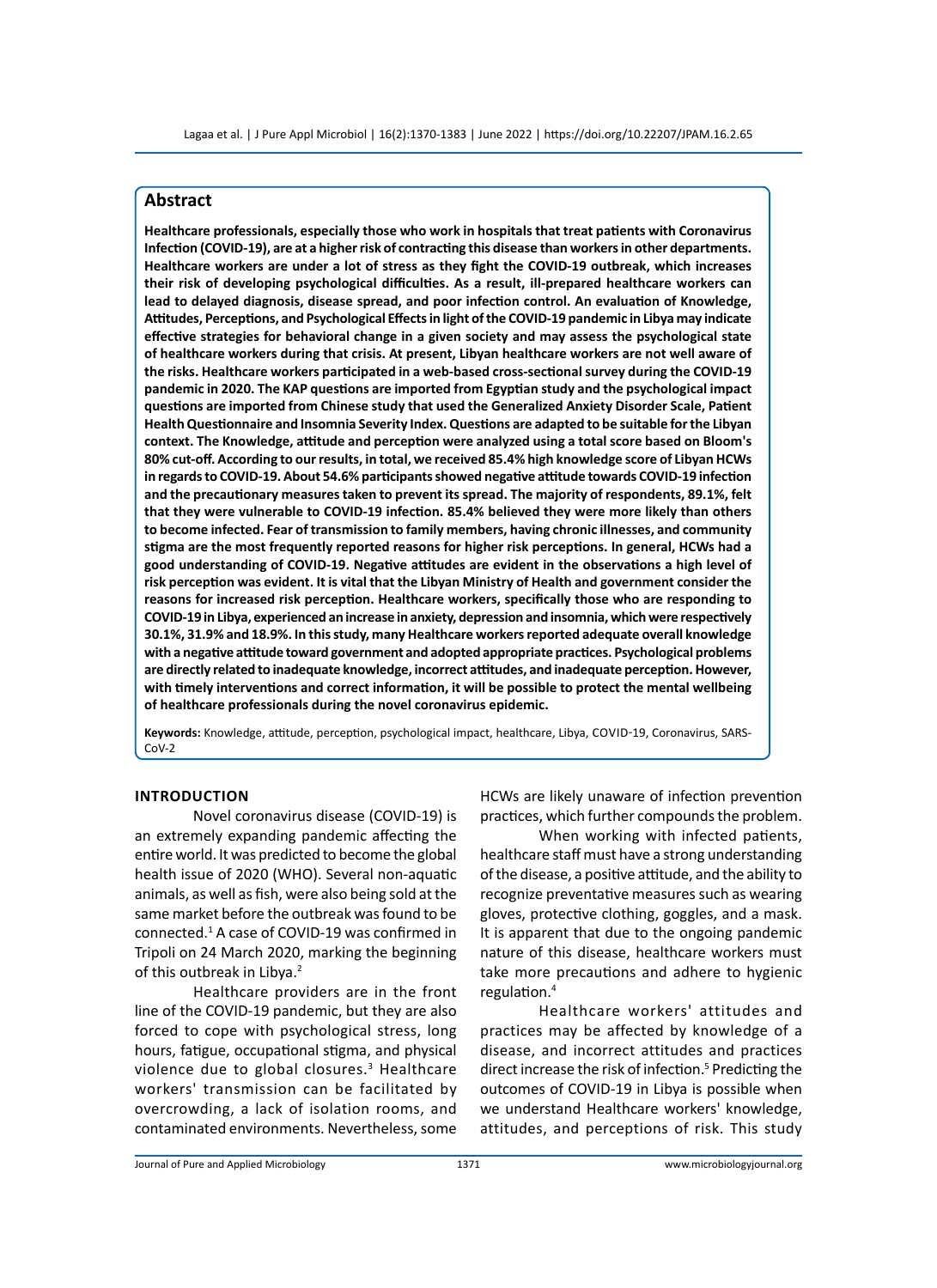Lagaa et al. | J Pure Appl Microbiol | 16(2):1370-1383 | June 2022 | https://doi.org/10.22207/JPAM.16.2.65



**Fig. 1.** Conceptual Framework.

was aimed to measure the level of knowledge, attitude, perception and psychological state of Libyan Healthcare workers regarding the risks of infection with COVID-19.

# **Literature reviews**

Research follows the KAP theory and Health belief model that explain how Conceptual frameworks are developed. The "KAP hypothesis," proposed by western scientists in the 1960s, defines three sequential processes in the creation of behavior in health behavior modification. Human behavioral changes are classified as follows: knowledge acquisition, attitude formation, behavior formation, and social behavior. This theory outlines how knowledge, attitudes, and behavior may be changed in progressive ways: knowledge underpins behavior change and beliefs and attitudes drive it. According to Fan et al.,<sup>6</sup> the "Health Belief Model" was introduced in the 1950s. The model suggests that people's health belief determines their ability to adapt to persuasion, change bad habits, and adapt healthy behaviors. As a result, we used the KAP theory and the health belief model as a framework for conducting our research. Thus, this study aimed to evaluate the knowledge, attitudes, perception, and psychological impact of COVID-19 among healthcare workers. It is also studying the associations between demographic profile (age, gender, education, years of experience and professions) and knowledge, perception, and

attitude among workers of healthcare sector in Libya as shown in Fig. 1.

# **Materials and methods Study design**

As a result of the lockdown in Libya to prevent the spread of the pandemic, the study used the self-administered online survey as a cross-sectional study. Participants in the online survey included doctors, residents, nurses, technicians, and public health workers. The survey link has been shared with the healthcare worker groups on Facebook, Viber and WhatsApp. In addition, the author has personally shared the link with healthcare workers that known.

# **Study sample**

Research conducted in Libya, an African country within the Maghreb region. The sample of the study is any employee who is working in healthcare sector in Libya for year 2020- 2021. Convenience sampling was used to select participants. The sample size was calculated using Kerjici and Morgan's (1970) formula:  $n = [z2 * p$  $*(1-p)/e2]/[1+(z2*p*(1-p)/e2*N)].$ Where z = 1.96 indicates a 95% confidence level, p = proportion 50% (represented as a decimal), N = population size, and e = margin of error 5%. **Study Tools**

The author of this study used a selfadministered questionnaire, which was imported from previous studies, the KAP questions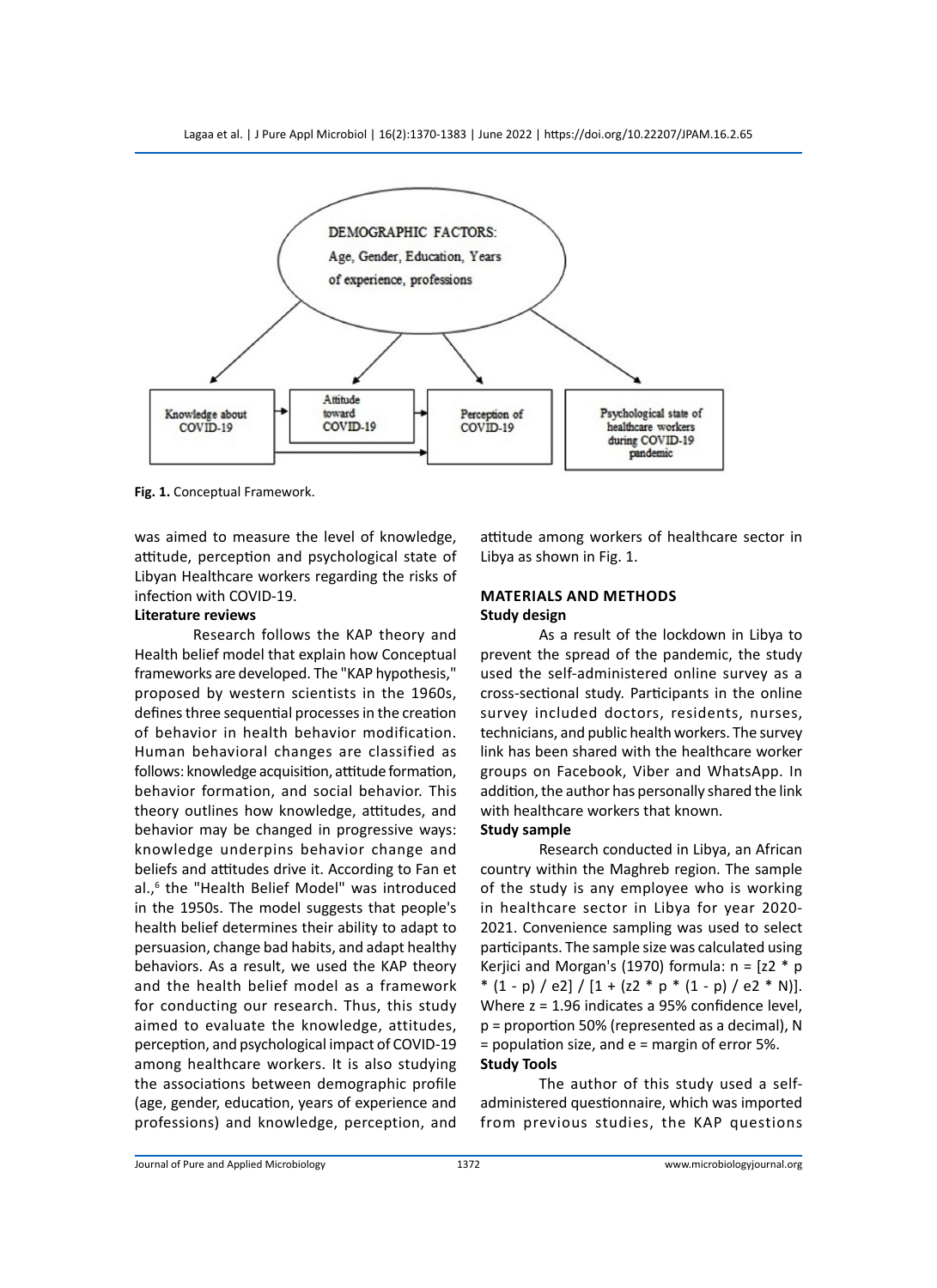are imported from Egyptian study<sup>7</sup> and the psychological state questions imported from Chinese study<sup>8</sup> which study questionnaires used the Generalized Anxiety Disorder Scale (GAD-7), Patient Health Questionnaire (PHQ-9) and Insomnia Severity Index (ISI) in study questionnaire. Written in English and adapted to suit the Libyan context, the questions are formulated in English.

We asked questions from various categories; (I) The demographic information included were about age, gender, hospital, department, educational level, and source. (II) Information about COVID-19 sources which contains seven questions. Answers were listed by most frequently used, sometimes used, and least used on each question (III) knowledge section which included a total of twenty-four multiple choice questions addressing the most important information, virus transmission methods, and the prevention of diseases. The respondents answered all questions either yes, no, or did not know. There were some questions that needed a yes response, while other others demanded a no response. Regarding the twenty-four questions about knowledge, one point was given for each correct answer and a score of zero for the incorrect answer or answer that you did not know. According to Kaliyaperumal<sup>9</sup> the total scores for knowledge, attitude, and practice were categorized into good/ positive or poor/negative based on Bloom's cutoff 80% point out of the total expected score for each part.<sup>10</sup> The total knowledge score ranges from 0-24 and a score of ≤19 indicates poor knowledge while a score of ≥20 (more than 80% of total score) was defined as having a good knowledge. (IV) The attitude section: In this study the attitude survey is a survey of the opinions held by healthcare workers toward COVID-19. The survey included ten questions about healthcare workers' perspectives toward COVID-19 as a preventable and manageable illness (four points) and their attitudes on Libyan government policy on COVID-19 (six items). Two different attitude scores were computed: the first score relates to the attitude of healthcare workers towards COVID-19 as a disease that may be prevented (four items, ranging from 4 to 20 scores), another attitude score relates to their attitude towards government measures for the COVID-19 conflict (6 items, with

score 6-30). The total attitude score (ten items, up to a maximum of 50 scores), For each issue, there were five different kinds of responses: 5 points for strongly agreeing, 4 points for agreeing, 3 points for uncertain, 2 points for disagreeing, and 1 point for strongly disagreeing. A respondent who scored ≥40 of total attitude score (almost 80% of total score) defined as having a positive attitude. (V) The perception section outlined how health care workers felt about the COVID-19 infection. Two statements were included: (1) COVID-19 infection is more likely to affect me than others, or (2) I'm afraid to become infected with COVID-19. There are three possible responses: yes, no, or undecided. According to researchers, there are some explanations for why some people believe they are more vulnerable to COVID-19 infection or perceive themselves to be fearful of becoming infected. Questions were included in each statement, and responses were recorded according to 5-point Likert scale: Strongly agreeing gets 5 points, agreeing gets 4 points, unsure gets 3 points, disagreeing gets 2 points, and strongly disagreeing gets 1 point. Total perception score (17 items, with maximum score 85). A respondent who scored ≥68 of total perception score (more than 80% of total score) was defined as having an acceptable perception. (VI) Mental and emotional state of healthcare workers: it consists of Generalized Anxiety Disorder Scale (GAD-7) to assess anxiety, Patient Health Questionnaire (PHQ-9) to assess depression, and Insomnia Severity Index (ISI) to assess insomnia. A GAD-7 score of ≥10 reveals moderate to severe anxiety, a PHQ-9 score of ≥10 indicates moderate to severe depression, and an ISI score of ≥15 suggests moderate to severe insomnia, according to Que et al.,<sup>8</sup> Any sign of mild anxiety, depression, or insomnia was classified as minor psychological disorders, whereas any indication of moderate/severe anxiety, depression, or insomnia was classified as moderate/severe psychological disorders.<sup>8</sup>

# **Statistical analysis**

Statistical Package for Social Sciences software version (SPSS 23) was used to code and analyze the survey, which was collected to obtain and check for completeness. Descriptive analysis focused on frequencies, and percentages. Hypotheses testing using non-parametric test. Mann-Whitney U and Kruskal Wallis H tests were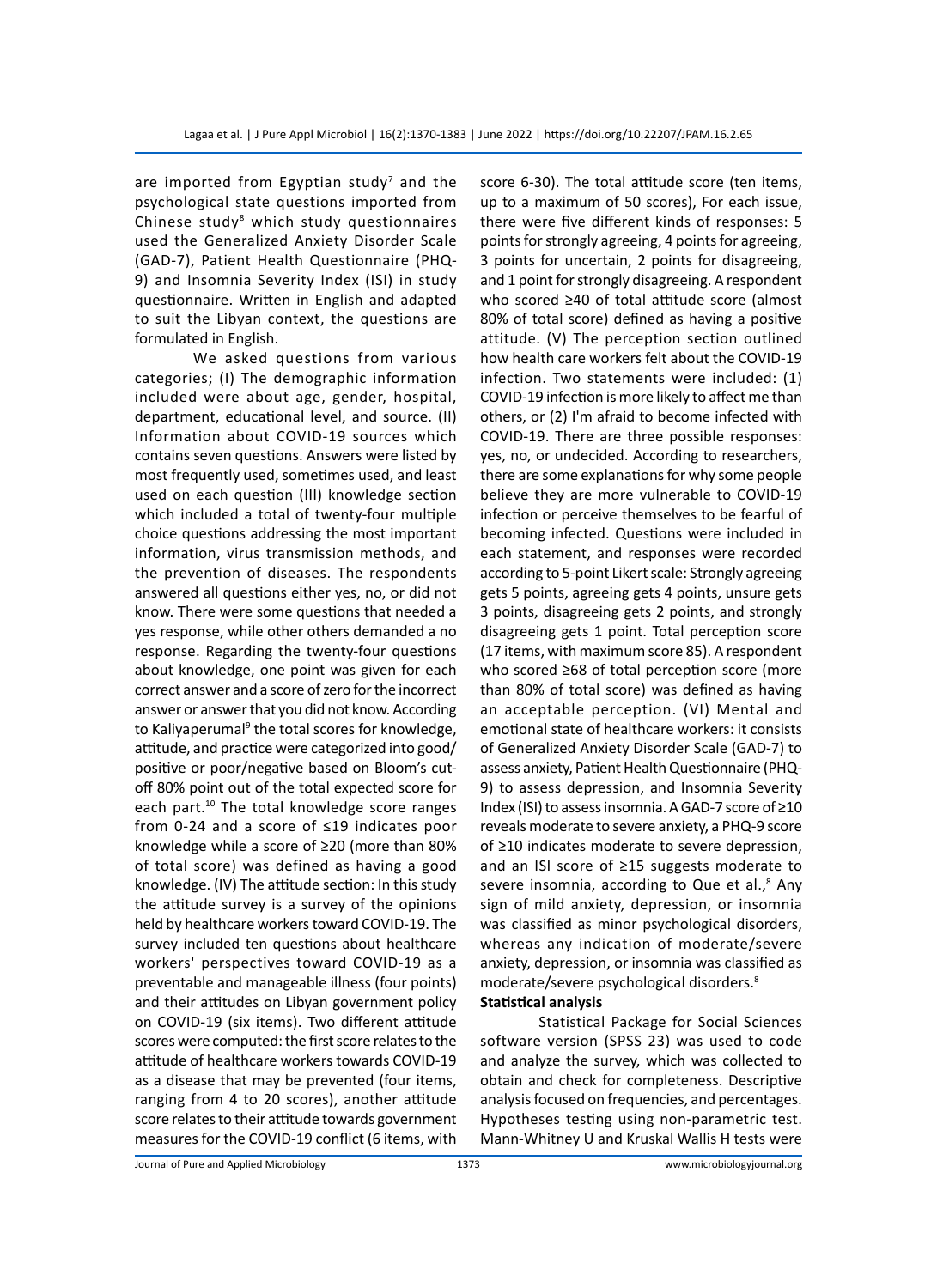applied to compare scores of each variable with various demographic factors. Mann-Whitney Test was done to compare whether there is a difference in the dependent variable for two independent groups, while Kruskal Wallis was done to identify the statistical differences in the dependent variable between more than two independent ordinal variables that are not normally distributed. The phi correlation coefficient (phi) is a statistic that shows how knowledge, attitude, and perception scores are related. Statistical significance was defined as a P value of less than 0.05.

# **Results**

#### **Demographic characteristics**

Three hundred and ninety-two healthcare workers from different cities in Libya have completed the survey. Almost half of the participants (50.3%) were females and 49.7% were males. They ranged in age from 25 to 67 years old. More than half (64.5%) had a university degree, 21.4% had higher education and only 2.3% had completed high school. A majority of the study participants (53.1%) were physician while pharmacist (19.9%), were followed by technicians (11.2%), nurses (11.2%) and employee (4.6%). Study participants primarily worked in university hospitals and general hospitals (68.1%) and 31.9% in pharmacies, private clinics, and other clinics. The majority of participants were working in Tripoli (46.2%), which is the capital of Libya. then Benghazi (23%), which are a major seaport and the second-most populous city in the country, comparing with other cities. The study group represented 61.7% of those who worked directly with patients. Participant responses indicate social media (58.9%), government websites (45.2%), and mass media (44.4%) were the most prevalent sources of COVID-19 information while seminar and workshops (17.1%) and family member, colleague or friend (11 %) were the least used. Tables 1 and 2 provide more information.

# **KAP situation of healthcare professionals regarding COVID-19**

The KAP scores of the healthcare workers regarding COVID-19 were (85.4% good, 14.8 poor), (54.6% negative, 45.4% positive) and (73.5% high, 26.5% low), respectively. In Table 3, we summarize participants' knowledge of COVID-19, including information on general characteristics,

|                |                  | Ν   | %      |
|----------------|------------------|-----|--------|
| Gender         | Male             | 195 | (49.7) |
|                | Female           | 197 | (50.3) |
| Age (years)    | 25-34 years      | 130 | (33.2) |
|                | 35-44years       | 105 | (26.8) |
|                | 45-54 years      | 56  | (14.3) |
|                | 55 years and     | 101 | (25.8) |
|                | above            |     |        |
| Education      | PhD              | 35  | (8.9)  |
|                | Master           | 49  | 12.5   |
|                | Bachelor         | 253 | 64.5   |
|                | Diploma          | 46  | 11.7   |
|                | High school      | 9   | 2.3    |
|                | education        |     |        |
| Work           | Less than 5      | 113 | 28.8   |
| experience     | years            |     |        |
|                | 5-10 years       | 104 | 26.5   |
|                | More than 10     | 175 | 44.6   |
|                | years            |     |        |
| professions    | Physician        | 208 | 53.1   |
|                | <b>Nurse</b>     | 44  | 11.2   |
|                | Pharmacist       | 78  | 19.9   |
|                | Technician       | 44  | 11.2   |
|                | Employee         | 18  | 4.6    |
| Work place     | Public Clinic/   | 267 | 68.1   |
|                | Hospital         |     |        |
|                | Private Clinic/  | 51  | 13.0   |
|                | Hospital         |     |        |
|                | Pharmacy         | 39  | 9.9    |
|                | Medical analysis | 35  | 8.9    |
|                | lab              |     |        |
| Work location  | Tripoli          | 181 | 46.2   |
|                | Benghazi         | 90  | 23.0   |
|                | Misrata          | 20  | 5.1    |
|                | Alzawia          | 18  | 4.6    |
|                | Al bayda         | 12  | 3.1    |
|                | Ben walid        | 10  | 2.6    |
|                | Khoms            | 9   | 2.3    |
|                | Zuwara           | 9   | 2.3    |
|                | Sirte            | 13  | 3.3    |
|                | Sabha            | 9   | 2.3    |
|                | Sebratha         | 11  | 2.8    |
|                | Garyan           | 10  | 2.6    |
| Direct contact | Yes              | 242 | 61.7   |
| with patient   | No               | 81  | 20.7   |
|                | Maybe            | 69  | 17.6   |

|                | <b>Table 1.</b> Demographic characteristics of the study |  |  |
|----------------|----------------------------------------------------------|--|--|
| group (n= 392) |                                                          |  |  |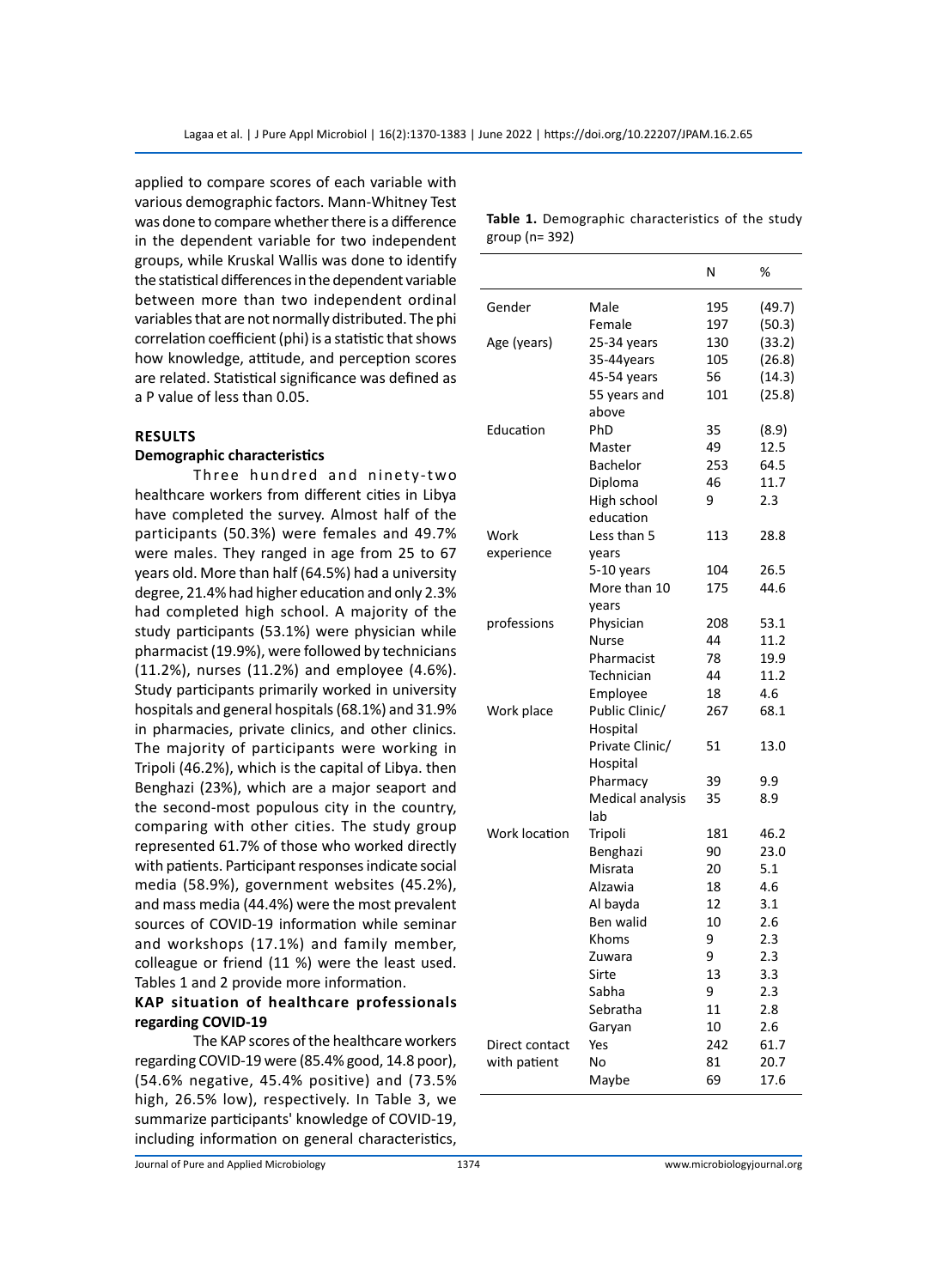methods of transmission, and possible prevention measures. Among the participants, more than half identified the right answers to all questions. The following questions are the least correct responses: COVID-19 is always fatal where only 47.7% correctly identified that COVID-19 is not always fatal. About 54.8% participants thought that the Antibiotics are the treatment of choice for COVID-19. Furthermore, most COVID-19 preventive measures were correctly reported by participants.

 Despite the fact that the vast majority of our participants agreed that COVID-19 could be prevented (91.6%), they concurred that infection control standard precaution might provide protection in the case of COVID-19 (90.8%). The vast majority of HCWs considered this disease is a sever disease (87.8%). While the majority of our respondents commented on the role of the government in diagnosing, treating and dealing with COVID-19 infection, 96.2 % of HCWs agreed that illness cases had been recovered. 57.2 % believed that the authorities can manage the COVID-19 issue, and 55.4% trusted the information released by the Libyan Ministry of Health and Population. Additionally, (55.1%) are more confident in the accurate diagnosis of COVID-19 disease in Libya as shown in table 4.

Concerning respondent's perception, in comparison to others, 84.7 % of our respondents reported that they were more prone to COVID-19 disease. Fig. 2 shows that 89% of them were afraid of contracting COVID-19 disease. The most frequently cited reasons by Libyan healthcare workers regarding their greater sensitivity to COVID-19 infection than others were as follows; Poor ventilation in the workplace is ideal for spreading COVID-19 infection (94.9%), the community is not dedicated to preventative measures (92.6%), and the conditions (crowding) in the workplace are conducive to infection transmission. (91.1%). The following were the most mentioned sources of participants' worry of COVID-19 infection: Fear of infecting their relatives (95.9%); the disease is very contagious and potentially fatal (95.2%); it is a new disease with unknown therapy (92.8%) and vaccination (95.2%); and it is a new disease with unknown treatment (92.8%) and vaccine (95.2%) (Table 5). **Prevalence of psychological disorders among healthcare personnel**

Anxiety, depression, and insomnia were uncommon in Libya's healthcare sectors. In terms of anxiety, 30.1 % of the professionals had GAD-7 scores of ≥5, with 19.4 % having mild anxiety and 10.7 % having moderate/severe anxiety. The highest rate of anxiety symptoms was discovered in nurses (38.6 %). Physicians were found to have the lowest rate of anxiety symptoms (26%). When it came to depression, 31.9% of the professionals had PHQ-9 scores of ≥5, with 21.4% having mild depression and 10.5% having moderate/severe depression. Nurses were found to have the highest incidence of depressed symptoms (38.6%). Pharmacists were found to have the lowest incidence of depressed symptoms (25.6%). In terms of insomnia, 18.9% of healthcare professionals had ISI ratings of 8 or above, with 17.6% having subthreshold insomnia and 1.3% having moderate/severe insomnia. Nurses were found to have the highest prevalence of insomnia symptoms (36.4%). Physicians had the lowest prevalence of sleeplessness complaints (12.5%) (Table 6).

|                                             | Least used<br>N(%) | Sometimes<br>N(%) | More often<br>N(%) | Most Used<br>N(%) |
|---------------------------------------------|--------------------|-------------------|--------------------|-------------------|
| Mass Media such as TV, radio and newspapers | 67 (17.1%)         | 151 (38.5%)       | 156 (39.8%)        | 18 (4.6%)         |
| Social media such as Facebook, WhatsApp.    | 35 (8.9%)          | 126 (32.1%)       | 158 (40.3%)        | 73 (18.6%)        |
| Official government websites                | 49 (12.5%)         | 166 (42.3%)       | 127 (32.4%)        | 50 (12.8%)        |
| Physician                                   | 154 (39.3%)        | 159 (40.6%)       | 58 (14.8%)         | 21 (5.4%)         |
| Family member, colleague or friend          | 211 (53.8%)        | 138 (35.2%)       | 36 (9.2%)          | 7(1.8%)           |
| Free online courses or training             | 184 (46.9%)        | 122 (31.1%)       | 60 (15.3%)         | 26 (6.6%)         |
| Seminars and workshops                      | 181 (46.2%)        | 144 (36.7%)       | 47 (12.0%)         | 20 (5.1%)         |

**Table 2.** Information Sources for participants regarding COVID-19 (n=392)

Journal of Pure and Applied Microbiology 1375 www.microbiologyjournal.org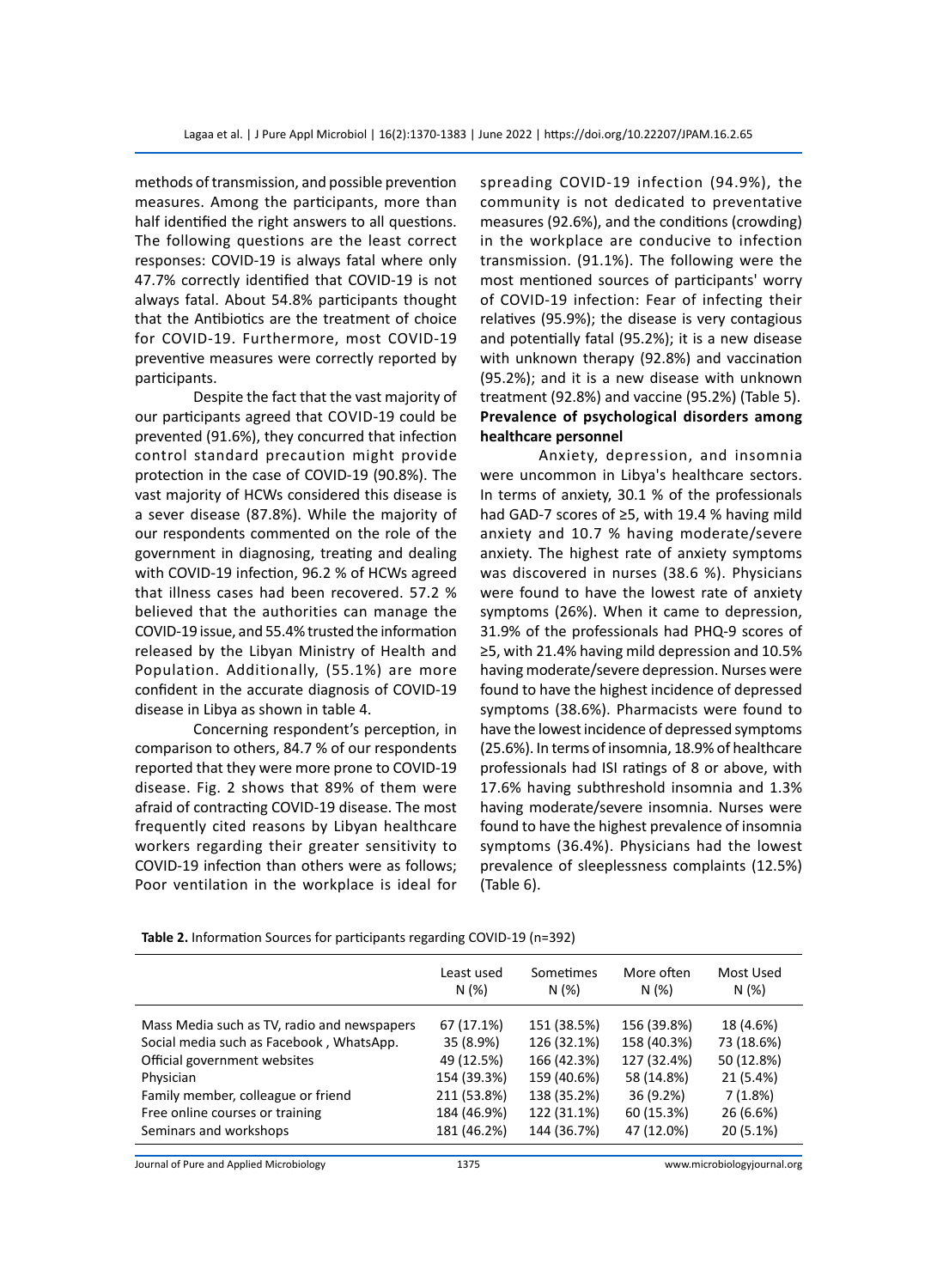# **Association between knowledge, attitude, and perception/practices score**

Each of the characteristics were expected to be related according to KAP model. The phi correlation coefficient (phi) is a statistic that shows how knowledge, attitude, and perception scores are related. The following criteria were used to interpret the correlations: 0–0.25 = weak correlation, 0.25–0.5 = reasonable correlation, 0.5–0.75 = strong correlation, and greater than 0.75 = excellent correlation (Table 7).

# **The association between sociodemographic characteristics of Libyan healthcare workers and their knowledge, attitude, and perception of COVID-19**

Regarding to COVID-19 knowledge, the knowledge score was significantly greater in physician (mean rank=211.37) than pharmacist, technician, employee and nurse (mean rank=197.86, 176.50, 160.17, 158.68) respectively (p-value=0.000). Also in Education, PhD holder has better knowledge compared to master, bachelor, high school education and diploma respectively. With a p-value less than 0.05, there is a statistically significant difference in attitude score between participants based on age, gender, and work experience. HCWs over 45 years old (mean rank= 218.61) exhibited a more positive attitude than HCWs under 45 years old (mean rank= 181.73). The older the healthcare personnel are, the better their attitude score tends to be. With a p-value of 0.020, gender differences in attitude score were found. Males had a higher attitude score (mean rank=208.01) than females (mean rank=185.10).

**Table 3.** COVID-19 knowledge of Libyan healthcare workers (n= 392)

|                                                                                       | <b>Total corrected</b><br>answers N (%) | None corrected<br>answers N (%) |
|---------------------------------------------------------------------------------------|-----------------------------------------|---------------------------------|
| COVID-19 is caused by virus                                                           | 389 (99.2%)                             | 3(0.8%                          |
| COVID-19 is spread by direct contact with infected individuals.                       | 370 (94.4%)                             | 22 (5.6%)                       |
| COVID-19 is spread through contact with domestic animals                              | 272 (69.4 %)                            | 120 (30.6%)                     |
| The incubation period is 2-14 days                                                    | 369 (94.1%)                             | 23 (5.9%)                       |
| Antibiotics are the medicine of choice for COVID-19 treatment                         | 215 (54.8%)                             | 177 (45.2%)                     |
| COVID-19 vaccination is available                                                     | 355 (90.6%)                             | 37 (9.4%)                       |
| patients with comorbidities like diabetes are more susceptible to                     | 369 (94.1%)                             | 23 (5.9%)                       |
| COVID-19 infection and its complication                                               |                                         |                                 |
| elderly are more susceptible to COVID-19 infection and its complication               | 380 (96.9%)                             | 12 (3.1%)                       |
| Healthcare workers are more vulnerable to infection                                   | 362 (92.3%)                             | 30 (7.7%)                       |
| COVID-19 is always fatal.                                                             | 187 (47.7%)                             | 205 (52.3%)                     |
| COVID-19 is transmitted through mosquito bites                                        | 318 (81.1%)                             | 74 (18.9%)                      |
| COVID-19 is transmitted via air droplet                                               | 357 (91.1%)                             | 35 (8.9%)                       |
| The COVID-19 virus can be transmitted through contaminated food and drink 272 (69.4%) |                                         | 120 (30.6%)                     |
| Fever, cough, tiredness and shortness of breath are symptoms of COVID-19              | 387 (98.7%)                             | 5(1.3%)                         |
| COVID-19 can lead to pneumonia and acute respiratory failure.                         | 367 (93.6%)                             | 25 (6.4%)                       |
| <b>COVID-19 prevention measures</b>                                                   |                                         |                                 |
| Hands should be washed with soap, water, or alcohol.                                  | 392 (100%)                              |                                 |
| Do not touch eyes, nose and mouth                                                     | 382 (97.4%)                             | 10 (2.6%)                       |
| Coughing while covering the nose and mouth                                            | 388 (99%)                               | 4(1%)                           |
| Wear a mask when physical distancing is not possible                                  | 384 (98%)                               | 8(2%)                           |
| Maintain a one-meter separation between people.                                       | 384 (98%)                               | 8(2%)                           |
| Avoid close contact with colleagues                                                   | 384 (98%)                               | 8(2%)                           |
| Stay home if you feel unwell                                                          | 386 (98.5%)                             | 6(1.5%)                         |
| Avoid crowded places, close-contact settings, confined, and enclosed                  | 384 (98%)                               | 8(2%)                           |
| spaces with poor ventilation.                                                         |                                         |                                 |
| health workers should use medical masks continuously during all routine               | 385 (98.2%)                             | 7(1.8%)                         |
| activities in clinical areas in healthcare facilities.                                |                                         |                                 |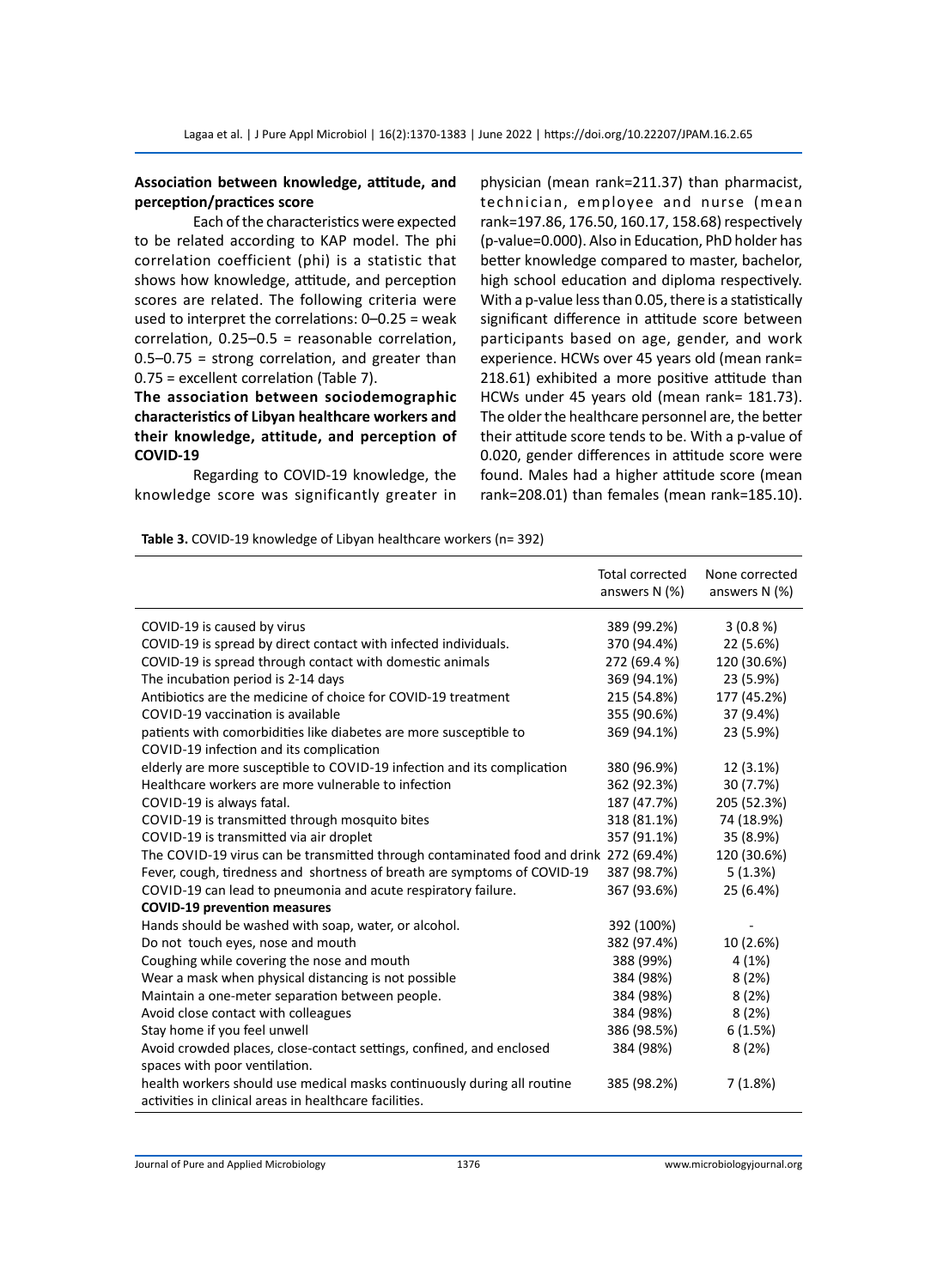|                                         | Strongly<br>Agree<br>answers $N$ (%) | Agree<br>answers<br>N(%) | Undecided<br>answers<br>N(%) | <b>Disagree</b><br>answers<br>N (%) | Strongly<br>disagree<br>answers $N$ (%) |
|-----------------------------------------|--------------------------------------|--------------------------|------------------------------|-------------------------------------|-----------------------------------------|
| COVID-19 is a sever disease             | 219 (55.9%)                          | 125 (31.9%)              | 20 (5.1%)                    | 27 (6.9%)                           | 1(0.3%)                                 |
| It is possible to avoid COVID-19        | 108 (27.6 %)                         | 251 (64%)                | 25 (6.4%)                    | 8(2%)                               |                                         |
| COVID-19 is preventable with            | 114 (29.1%)                          | 242 (61.7%)              | 30 (7.7%)                    | 6(1.5%)                             |                                         |
| standard precautions.                   |                                      |                          |                              |                                     |                                         |
| COVID-19 cases will increase            | 133 (33.9%)                          | 195 (49.7%)              | 61 (15.6%)                   | $3(0.8\%)$                          |                                         |
| I am certain that Libya will be         | 56 (14.3%)                           | 168 (42.9%)              | 122 (31.1%)                  | 37 (9.4%)                           | 9(2.3%)                                 |
| able to defeat COVID-19.                |                                      |                          |                              |                                     |                                         |
| I am trusting the material              | 52 (13.3%)                           | 165 (42.1%)              | 129 (32.9%)                  | 35 (8.9%)                           | 11 (2.8%)                               |
| circulated by the Libyan MPH            |                                      |                          |                              |                                     |                                         |
| about COVID-19                          |                                      |                          |                              |                                     |                                         |
| There are patients recovered            | 138 (35.2%)                          | 239 (61%)                | 11 (2.8%)                    | 1(0.3%)                             | $3(0.8\%)$                              |
| from the disease                        |                                      |                          |                              |                                     |                                         |
| The Libyan government's regulations     | 32 (8.2%)                            | 141 (36%)                | 118 (30.1%)                  | 69 (17.6%)                          | 32 (8.2%)                               |
| are sufficient to control the disease   |                                      |                          |                              |                                     |                                         |
| COVID-19 is accurately diagnosed in     | 40 (10.2%)                           | 176 (44.9%)              | 112 (28.6%)                  | 49 (12.5%)                          | 15 (3.8%)                               |
| Libya                                   |                                      |                          |                              |                                     |                                         |
| I am confident in the Libyan facilities | 41 (10.5%)                           | 169 (43.1%)              | 122 (31.1%)                  | 39 (9.9%)                           | 21 (5.4%)                               |
| that deal with and treat COVID-19       |                                      |                          |                              |                                     |                                         |
| patients                                |                                      |                          |                              |                                     |                                         |

# **Table 4.** Attitude of Libyan healthcare workers regarding COVID-19 (n= 392)

**Table 5.** Respondents Perception of COVID-19 among HCWs (n= 392)

| Lam more vulnerable to COVID-19<br>infection than anybody else because                   |                                       | I am afraid of contracting the COVID-19 virus<br>because  |                                       |  |  |
|------------------------------------------------------------------------------------------|---------------------------------------|-----------------------------------------------------------|---------------------------------------|--|--|
|                                                                                          | <b>Total Agree</b><br>answers $N(\%)$ |                                                           | <b>Total Agree</b><br>answers $N$ (%) |  |  |
| It's a new disease with few<br>information                                               | 353 (90%)                             | It is a new infection with<br>no known cure               | 364 (92.8%)                           |  |  |
| PPE is not readily available                                                             | 326 (83.2%)                           | It is a new disease with<br>unknown vaccine               | 360 (91.8%)                           |  |  |
| I am not comfortable to<br>use the PPE                                                   | 247 (63%)                             | The disease is very<br>contagious                         | 373 (95.2%)                           |  |  |
| I am not well qualified to<br>use the PPE                                                | 246 (62.7%)                           | The infection may be lethal                               | 373 (95.2%)                           |  |  |
| PPE is not adequate to protect<br>from infection                                         | 247 (63%)                             | I could spread the disease to<br>my family                | 376 (95.9%)                           |  |  |
| The condition (crowding) in the<br>workplace is appropriate for<br>spreading the disease | 357 (91.1%)                           | I have comorbidities                                      | 278 (71%)                             |  |  |
| Poor ventilation in the workplace is<br>appropriate for spreading COVID-19<br>infection  | 372 (94.9%)                           | The society stigmatizes those<br>who get infection        | 329 (83.9%)                           |  |  |
| The community is not dedicated to<br>the protective measures                             | 363 (92.6%)                           | The response of the health<br>authorities is insufficient | 320 (81.7%)                           |  |  |
|                                                                                          |                                       | Fear of being isolated in the<br>hospital                 | 322 (82.1%)                           |  |  |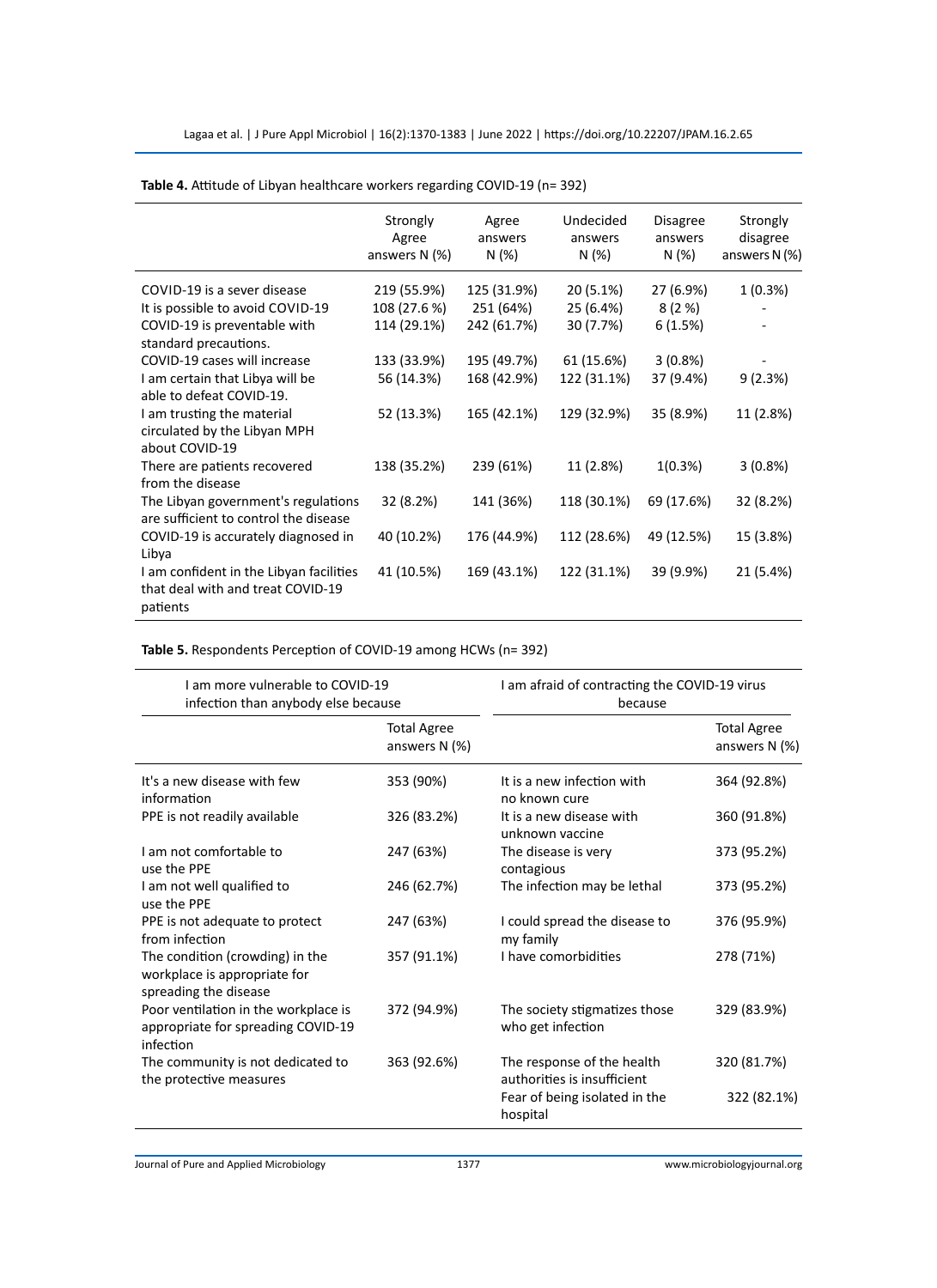In comparison to the other group, the long experience group (mean rank=213.90) had a better attitude. The perception of healthcare workers is considerably higher in the older age and long work experience groups, with p-values of 0.000 and 0.030, respectively (Table 8).

# **The association between sociodemographic characteristics of Libyan healthcare workers and Psychological state scores of COVID-19**

Overall, there is a significant difference between Libyan healthcare workers (p-value < 0.05) when it comes to the relationship between demographic variables and COVID-19 depressed condition. The depression score was greater in the elderly, male, PhD holder, HCWs more than 10 years' experience. The anxiety score regarding COVID-19 was higher significant in older age (mean rank=228.18) than younger age (mean rank=175.33). The anxiety score was significant higher in master holder than PhD, bachelor, diploma and high education school respectively. Additionally, significantly increased anxiety score was detected in healthcare workers which had

more than 10 years' experience. No significant difference anxiety according to gender and Professions were noted. The mean insomnia score was higher in the PhD holder (mean rank=253.49) and nurses (mean rank=142.30). Refer to table 9 for more details.

# **Discussion**

The research was carried out during the first week of September 2020, and few days after peak increase of COVID-19 in Libya, in August, there have been 10,035 additional cases, making the total number of identified cases to 13,656 from arrival date of COVID-19 in Libya on 24 March 2020. During the study, healthcare workers in Libya were asked to measure their knowledge and attitudes about infection risk, as well as their perception of infection risk. Also, COVID-19 will be measured for it's the mental and emotional state on health care professionals in Libya. By the end of November during the time when this manuscript was being written, there were officially confirmed cases of 82,809 and deaths of 1,183.11



**Fig. 2.** COVID-19 Risk perceptions of study participants.

Journal of Pure and Applied Microbiology 1378 www.microbiologyjournal.org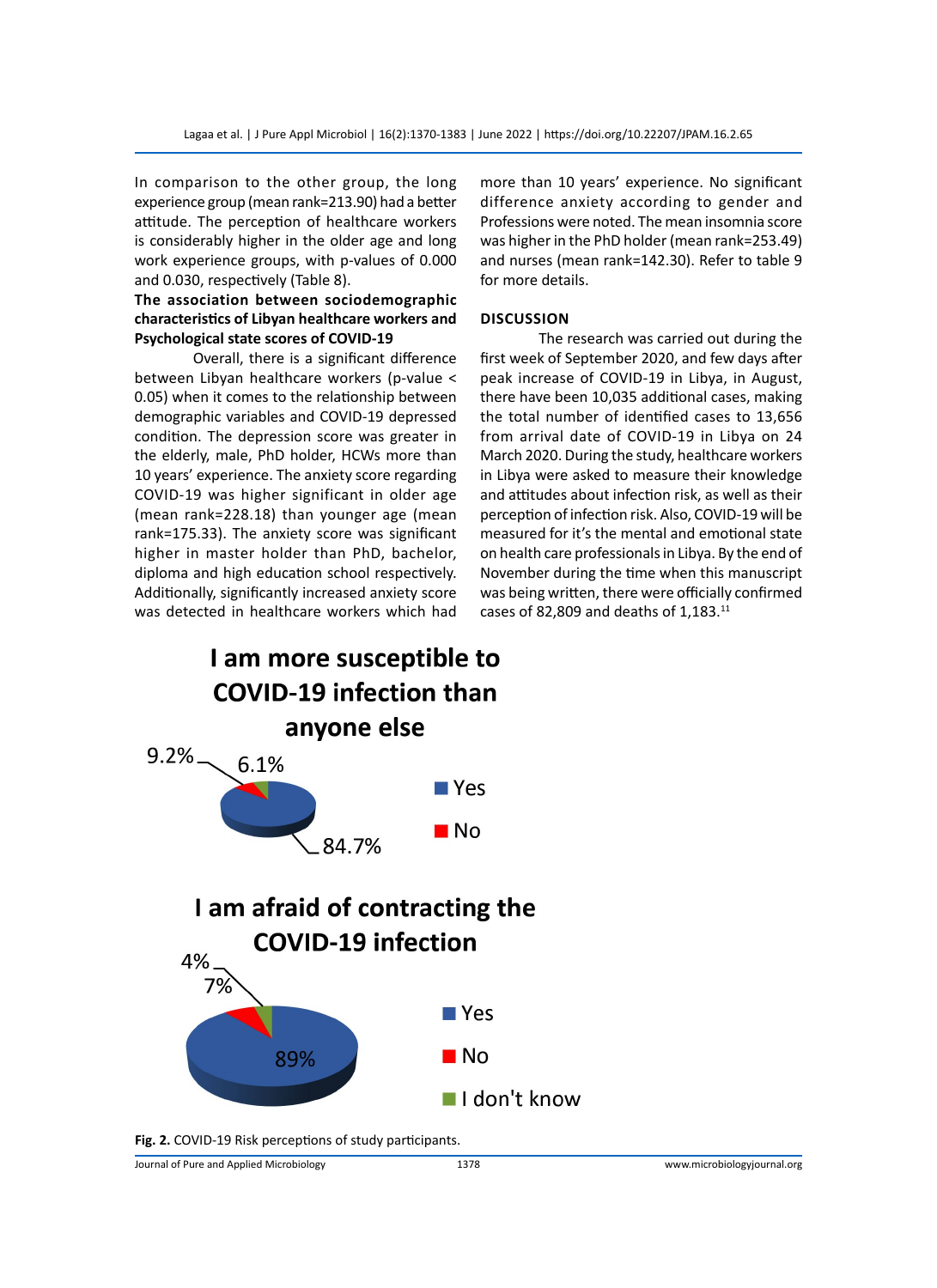| Table 6. Results of mental and emotional |             |               | state in libyan healthcare professionals                                                |                          |                                                                  |                          |                                          |                                      |                                  |
|------------------------------------------|-------------|---------------|-----------------------------------------------------------------------------------------|--------------------------|------------------------------------------------------------------|--------------------------|------------------------------------------|--------------------------------------|----------------------------------|
|                                          |             | Anixety       |                                                                                         |                          | Depression                                                       |                          |                                          | Insomnia                             |                                  |
|                                          | No n(%)     | ild n(%)      | sever n(%)<br>Moderate/                                                                 | No n(%)                  | Mild n(%)                                                        | Vloderate/<br>sever n(%) | No n(%)                                  | ubthreshold<br>$n\llap/86$           | Vloderate/<br>sever n(%)         |
| HCWS                                     |             |               |                                                                                         |                          |                                                                  |                          |                                          |                                      |                                  |
| $n = 392$                                | 274 (69.9%) | (19.4%<br>97  | 42 (10.7%)                                                                              | 267 (68.1%               | 84 (21.4%)                                                       | $(10.5\%)$               |                                          | 69 (17.6%)                           |                                  |
| hyscian (n=208)                          | 154 (74%)   | 31 (14.9%)    |                                                                                         | 39 (66.8%                |                                                                  |                          | 318 (81.1%)<br>182 (87.5%)<br>62 (79.5%) |                                      | 5 (1.3%)<br>3 (1.4%)<br>1 (2.3%) |
| harmacist (n=78)                         | 51 (65.4%)  | (29.5%)<br>23 |                                                                                         |                          |                                                                  | 27 (13%)<br>6 (7.7%)     |                                          |                                      |                                  |
| Technician (n=44)                        | 29 (65.9%)  | (29.5%)<br>ო  | $\begin{array}{c} 23\ (11.1\%) \\ 4\ (5.1\%) \\ 2\ (4.5\%) \\ 10\ (22.7\%) \end{array}$ | 58 (74.4%)<br>30 (68.2%) | 42 (20.2%)<br>14 (17.9%)<br>14 (31.8%)<br>9 (20.5%)<br>5 (27.8%) |                          | 33 (75%)                                 | 23 (11.1%)<br>15 (19.2%)<br>11 (25%) |                                  |
| $4$ urse (n=44)                          | 27 (61.4%)  | (15.9%)       |                                                                                         | 27 (61.4%)               |                                                                  | 8(18.2%)                 | 28 (63.6%)                               | $.5(34.1\%)$                         | (2.3%)                           |
| Employee (n=18)                          | 13(72.2%)   | 11.1%         | 1(16.7%)                                                                                | 13 (72.2%)               |                                                                  |                          | 3(72.2%)                                 | (27.8%)                              |                                  |
|                                          |             |               |                                                                                         |                          |                                                                  |                          |                                          |                                      |                                  |

**Table 7.** Association of Knowledge-, Attitude-, and Perception score

|                                                | Phi value          | p-value      |  |
|------------------------------------------------|--------------------|--------------|--|
| Knowledge - Attitude<br>Knowledge - Perception | $-.096$<br>$-.071$ | .057<br>.000 |  |
| Attitude - Perception                          | .142               | .005         |  |

A high level of knowledge was present among HCWs about CO V I D-19 in the current study. The majority of participants' knowledge response was 85.4%. Study results from China, Vietnam, Pakistan, and Egypt indicate similar findings (89%, 88.4%, 93.2%, and 80.4%, respectively). In addition, Ugandan research have posted almost 70% of their participants have adequate level of knowledge,<sup>12</sup> but it has a lower level of knowledge, compared to this study, which used the same cut-off point to determine adequate knowledge (80%). On the contrary, the Bhagavathula et al $^{13}$ study discovered that a large number of HCWs had poor knowledge of disease transmission (61.0%) and symptom onset (63.6%).

With regard to the knowledge of the transmission routes, symptoms, and CO V I D-19 treatment, it was shown that medical doctor had a statistically significant greater level of expertise followed by pharmacists, technicians, staff, and nurses. This was similar to previous findings<sup>14,15</sup>, while Olum et al.,<sup>12</sup> reported that healthcare professionals in Uganda regardless of their profession or qualifications, there is no statistically significant differences in their knowledge level towards CO V I D-19. Additionally, our study found that participants with higher education knowledge about CO V I D-19 were significantly higher than that of participants with lower education levels. This finding supported by reports from china, which found high knowledge of CO V I D-19 in Chinese participants because of the characteristics of the sample: 82.4% of the study sample holds a university degree or higher.<sup>14</sup> Based on a study conducted in Northwest Ethiopia, health care workers with master's degrees had better knowledge of CO V I D-19 than diploma holders.<sup>16</sup> Overall, our results show that health care workers attitude are positive towards CO V I D-19 as a preventable disease and they are negative towards government administration. The Libyan healthcare workers attitude score did not

Journal of Pure and Applied Microbiology 1379 www.microbiologyjournal.org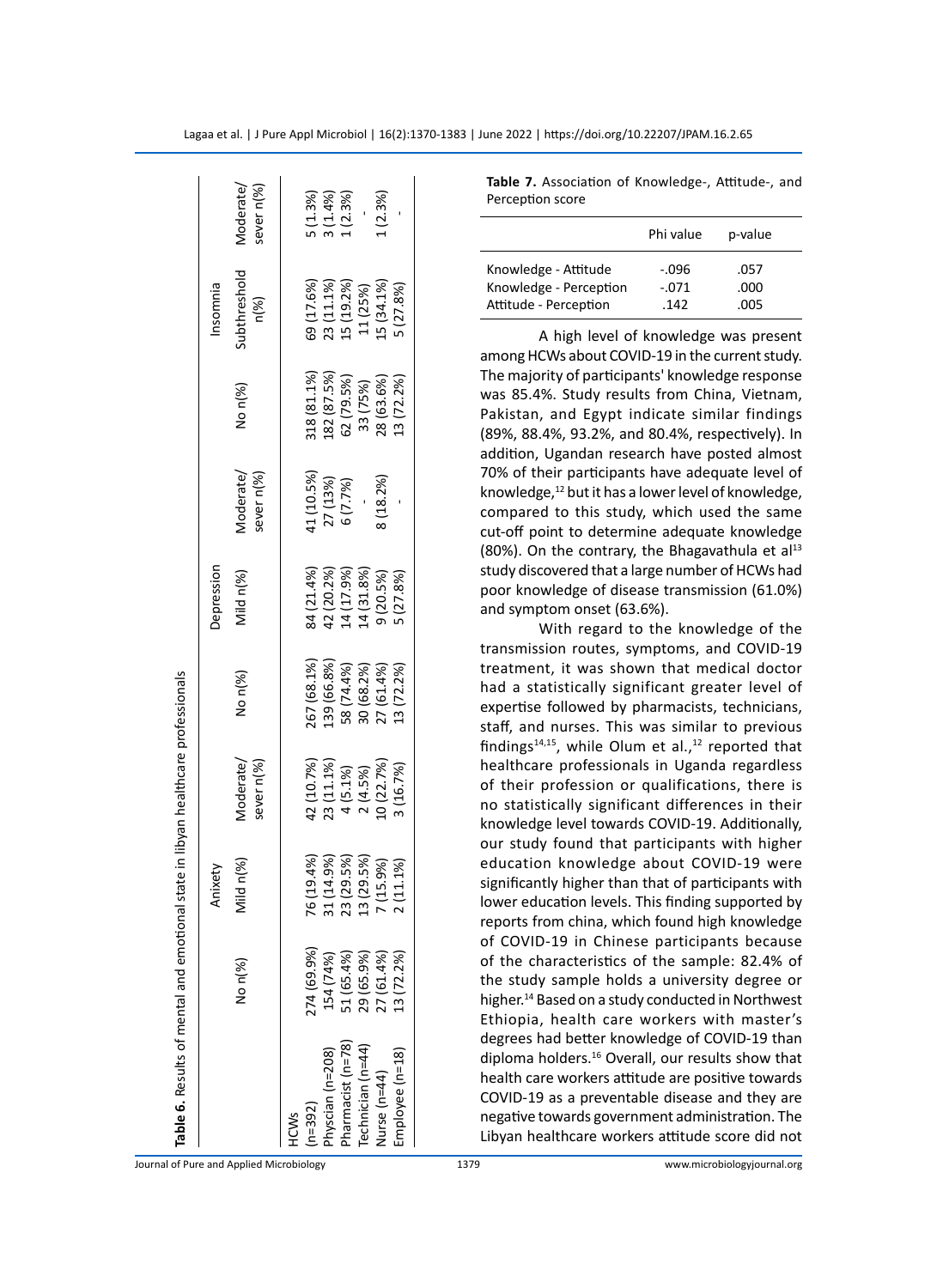|                          | K score | P-value  | A score | P-value  | P score | P-value  |
|--------------------------|---------|----------|---------|----------|---------|----------|
| Age <sup>a</sup>         |         | 0.424    |         | $0.000*$ |         | $0.000*$ |
| 25-44 years              | 115.90  |          | 181.73  |          | 183.44  |          |
| 45-67 years              | 120.60  |          | 218.61  |          | 216.04  |          |
| Gender <sup>a</sup>      |         | 0.371    |         | $0.020*$ |         | 0.077    |
| Male                     | 193.34  |          | 208.01  |          | 204.27  |          |
| Female                   | 199.63  |          | 185.10  |          | 188.80  |          |
| Education <sup>b</sup>   |         | $0.000*$ |         | 0.253    |         | 0.910    |
| <b>PhD</b>               | 214.30  |          | 208.30  |          | 198.10  |          |
| Master                   | 205.50  |          | 203.50  |          | 204.50  |          |
| Bachelor                 | 199.93  |          | 197.37  |          | 196.59  |          |
| Diploma                  | 153.07  |          | 188.46  |          | 188.85  |          |
| High school              | 203.72  |          | 129.28  |          | 183.17  |          |
| Experience <sup>b</sup>  |         | 0.038    |         | $0.006*$ |         | $0.030*$ |
| >5 years                 | 187.34  |          | 180.35  |          | 184.32  |          |
| 5-10 years               | 189.69  |          | 184.77  |          | 188.19  |          |
| <10 years                | 206.46  |          | 213.90  |          | 209.30  |          |
| Professions <sup>b</sup> |         | $0.000*$ |         | 0.395    |         | 0.238    |
| Physician                | 211.37  |          | 203.62  |          | 199.50  |          |
| Nurse                    | 158.68  |          | 187.68  |          | 186.14  |          |
| Pharmacist               | 197.86  |          | 195.45  |          | 193.22  |          |
| Technician               | 176.50  |          | 187.68  |          | 212.86  |          |
| Employee                 | 160.17  |          | 161.94  |          | 161.39  |          |

**Table 8.** Statistical analysis of study participants characteristics in relation to their knowledge, Attitude, perception scores in relation to COVID-19 (n=392)

\* Statistically significant p ≤ 0.05.

notice any significant difference in the attitude between the physician and professions. This comes in opposite to Zhang et al., $14$  that discovered that HCWs, as doctors who engage with patients on a daily basis, had a more upbeat outlook. On the other side, and in comparison, to Egypt's high level of knowledge, physicians discovered a less favorable attitude on the COVID-19 issue and the government's involvement in preventing and controlling COVID-19<sup>7</sup>, which is the opposite of the current situation. This study found physicians have the highest position regarding the COVID-19 situation and government role. Males had a significantly higher Attitude score than females (p = 0.020). 55 years old and above had highest Attitude score than others. Additionally, there was significant difference in Attitude according to the work experience, HCWs that have been work experience for more than 10 years more had the highest Attitude score than others. This was consistent with china, who found that healthcare workers with five to nine years of experience

had positive attitudes, were less likely to feel fatigued, indicating that this group had particular skill and experience in handling public health emergencies.<sup>14</sup>

Infection is the most common fear of health care workers. They fear spreading the illness to their families. In addition to this fear, many people believe that the disease is highly contagious and it's may be fatal. Approximately 83.9% of respondents indicated stigma associated with infection. This was somewhat high compared to the findings of Wahed et al., $^7$  where approximately 66.6% of healthcare workers respondents reported stigma associated with the disease. Stigma has a strong impact on workers' outcomes. Stigma can have effect on worker compliance and can guide management communication strategies regarding pandemic risk for healthcare professionals.<sup>17</sup> Stigma may be combated by effective education, public announcements of clear healthcare policy, and the adoption of stigma-reducing initiatives in Libyan hospitals. Poor ventilation in the workplace,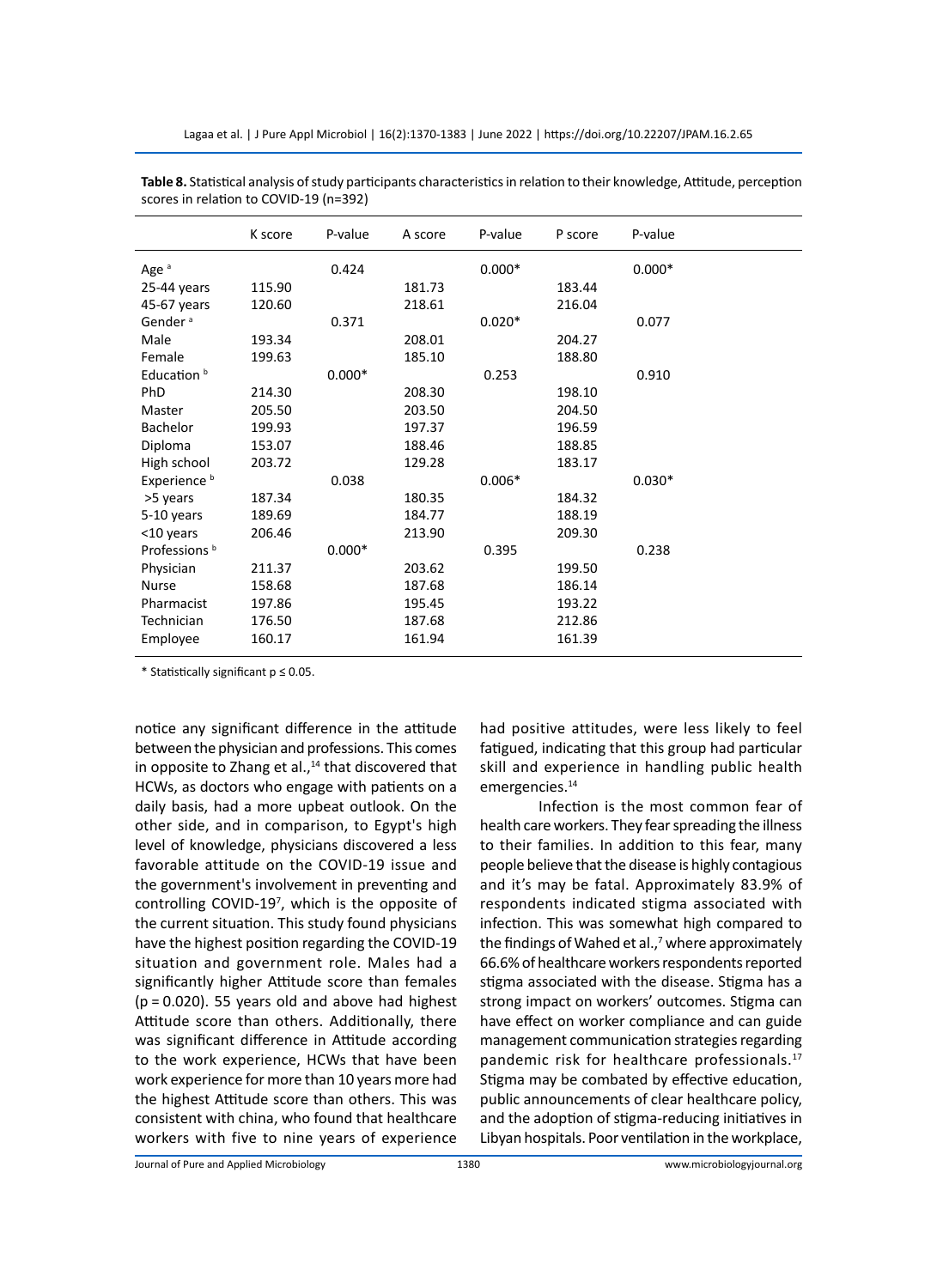|                        | Anxiety | P-value  | Depression | P-value  | Insomnia | P-value  |
|------------------------|---------|----------|------------|----------|----------|----------|
| Age <sup>a</sup>       |         | $0.000*$ |            | $0.000*$ |          | 0.440    |
| 25-44 years            | 175.33  |          | 174.76     |          | 194.05   |          |
| 45-67 years            | 228.18  |          | 229.04     |          | 200.17   |          |
| Gender <sup>a</sup>    |         | 0.054    |            | $0.012*$ |          | 0.213    |
| Male                   | 205.42  |          | 208.34     |          | 201.37   |          |
| Female                 | 187.67  |          | 184.78     |          | 191.68   |          |
| Education <sup>b</sup> |         | $0.007*$ |            | $0.005*$ |          | $0.000*$ |
| PhD                    | 211.41  |          | 232.24     |          | 253.49   |          |
| Master                 | 233.15  |          | 219.14     |          | 215.54   |          |
| <b>Bachelor</b>        | 191.42  |          | 193.11     |          | 186.85   |          |
| Diploma                | 185.57  |          | 176.03     |          | 193.15   |          |
| High school            | 137.50  |          | 134.00     |          | 159.50   |          |
| education              |         |          |            |          |          |          |
| Work experience b      |         | $0.000*$ |            | $0.000*$ |          | 0.616    |
| >5 years               |         |          |            |          |          |          |
| 5-10 years             | 185.49  |          | 176.19     |          | 194.40   |          |
| <10 years              | 168.70  |          | 174.57     |          | 191.84   |          |
|                        | 220.13  |          | 222.65     |          | 200.62   |          |
| Professions b          |         | 0.405    |            | 0.409    |          | $0.003*$ |
| Physician              | 189.60  |          | 200.10     |          | 184.22   |          |
| <b>Nurse</b>           | 218.59  |          | 214.22     |          | 230.70   |          |
| Pharmacist             | 201.06  |          | 183.83     |          | 199.67   |          |
| Technician             | 199.57  |          | 189.84     |          | 207.88   |          |
| Employee               | 194.94  |          | 182.75     |          | 213.25   |          |
|                        |         |          |            |          |          |          |

**Table 9.** The association between study participants' sociodemographic characteristics and their psychological state dimensions in this study (n=392)

\* Statistically significant p ≤ 0.05.

which is appropriate for transmitting COVID-19 infection, was the most common cause for feeling more susceptible, followed by dealing with the public who are not aware of precautionary measures and workplace congestion. Likewise, Saqlain et al., $^{14}$  and Maleki et al., $^{15}$  observed that insufficient supply of infection control equipment and congested emergency rooms have been identified as impediments to infection management practices, putting patients at a high risk of getting COVID-19.

The Psychological state towards COVID-19 score of participants was mild among Libyan healthcare workers, which was low than expected due to a stigma associated with mental illness among the Libyan community, which discourages individuals from admitting it. Anxiety, depression, and insomnia were prevalent among Libyan healthcare professionals during the COVID-19 pandemic, at 30.1 %, 31.9 %, and 18.9 %, respectively; This was somehow low than Huang et al.<sup>5</sup> finding out of 230 HCWs of mental problems: overall anxiety (23–44%), depression (50.4%), and insomnia (34.0%). In addition, another study conducted in China found that a high percentage of participants (44.6%, n=560) reported anxiety symptoms, (50.4%, n=634) depression, (34.0%, n=427) insomnia and (71.5%, n=899) distress (Lai, J., et al.2020). The anxiety score regarding COVID-19 was higher significant in older age but no significant difference anxiety according to gender and Professions were noted. This comes in opposite to study that conducted among oncologists in the MENA region, Female and young physicians reported higher levels of anxiety and stress, while oncologists over 55 years of age working in the public sector reported lower levels of stress and anxiety. Even in extremely stressful and anxious situations, the general well-being of the physicians was well maintained.<sup>18</sup>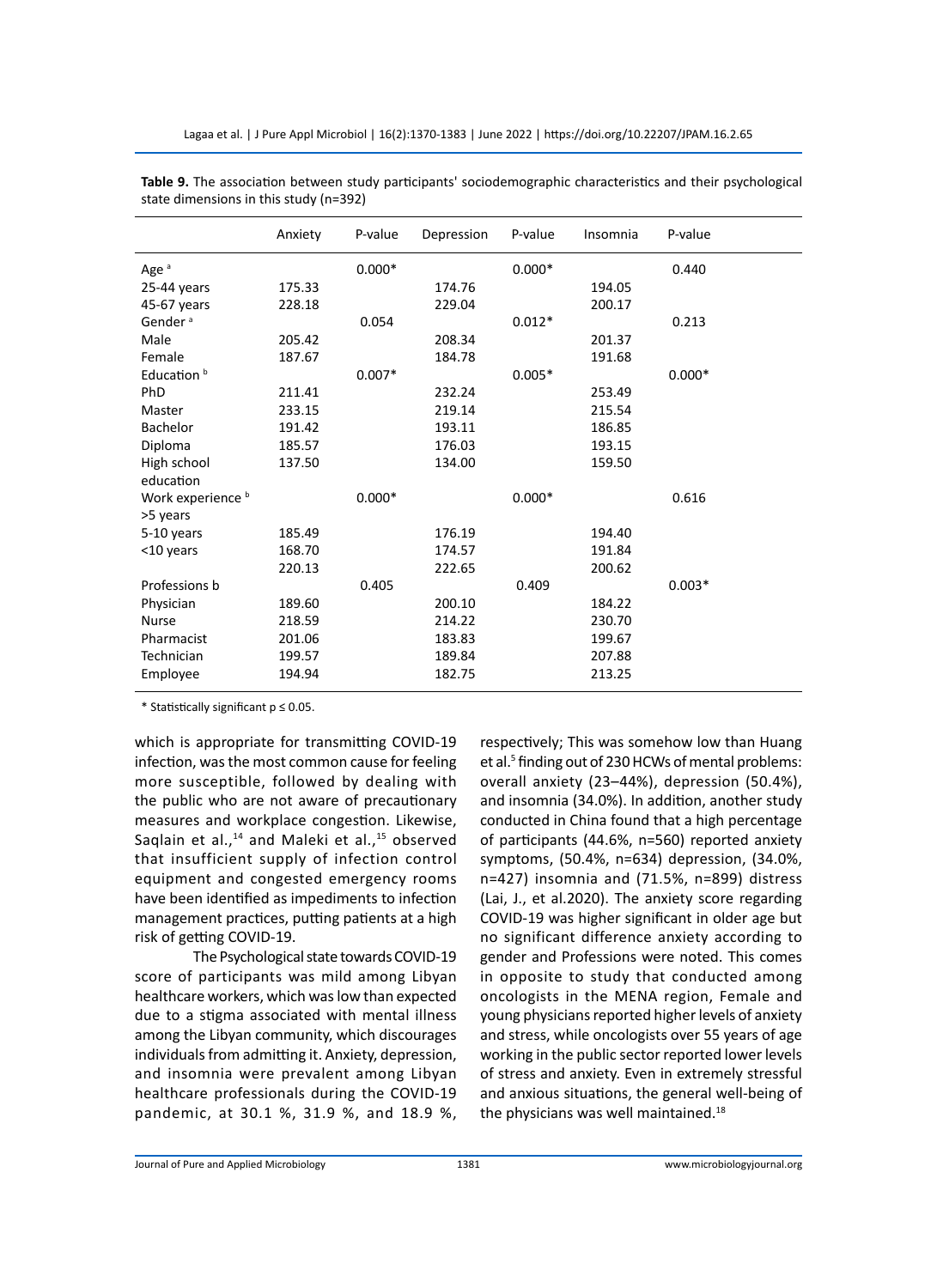#### **Conclusion**

COVID-19 pandemic is a challenge to humanity. The health care workers in this study are well aware of knowledge of Coronavirus disease, mode of transmission and symptoms. It reported a positive attitude and adopted the appropriate practice. The psychological status of healthcare workers during the COVID-19 outbreak is an important theme to study. New Coronavirus strains are continuously emerging and spreading globally, threatening our ability to treat these infectious diseases. A growing list of infections is becoming harder, and sometimes impossible, to treat. The sections and subsections are coherent and well discussed with suitable supporting literature. However, some irregularities remain and must be corrected.

# **Acknowledgments**

The authors would like to thank Dr. Suhail Abdulaziz and Dr. Mohammed Faez Abobakr for providing assistance on analysis. The authors are also grateful to Professor Bashir Lagaa for English editing of the manuscript. Finally, thanks are addressed to the participants recruited to respond to the study questionnaire to achieve this project.

#### **Conflict of interest**

The authors declare that there is no conflict of interest.

# **Authors' contribution**

MBAL performed data curation, investigation, validation, formal Analysis and wrote the original draft. MAA supervised, validate, conceptualized the study, wrote, review and edited the manuscript. MFB performed survey, developed survey tools, and analyzed the data sets. All authors read and approved the final manuscript for publication.

#### **FUNDING**

None.

#### **Data availability**

The datasets generated during and/or analysed during the current study are available from the corresponding author on reasonable request.

## **Ethics Statement**

This study was approved by the Ethics Committee of Management and Science University (MSU), Shah Alam, Selangor, Malaysia.

#### **INFORMED CONSENT**

Written informed consent was obtained from the participants before enrolling in the study.

# **References**

- 1. Cascella M, Rajnik M, Cuomo A, Dulebohn SC, Di Napoli R. Features, evaluation and treatment coronavirus (COVID‐19) In StatPearls, Treasure Island (FL): StatPearls 2020.
- 2. Daw MA. Preliminary epidemiological analysis of suspected cases of corona virus infection in Libya. *Travel medicine and infectious disease*, 2020;35: 101634. doi: 10.1016/j.tmaid.2020.101634
- 3. Gan WH, Lim JW, David KOH. Preventing intra-hospital infection and transmission of COVID-19 in healthcare workers. Safety and Health at Work 2020.
- 4. Saqlain M, Munir MM, Rehman SU, Gulzar A, Naz S, Ahmed Z, ... & Mashhood M. Knowledge, attitude, practice and perceived barriers among healthcare workers regarding COVID-19: a cross-sectional survey from Pakistan. *Journal of Hospital Infection,* 2020; 105(3):419-423. doi: 10.1016/j.jhin.2020.05.007
- 5. Huang JZ, Han MF, Luo TD, Ren AK, Zhou XP. Mental health survey of medical staff in a tertiary infectious disease hospital for COVID-19. Zhonghua lao dong wei sheng zhi ye bing za zhi= Zhonghua laodong weisheng zhiyebing zazhi= *Chinese journal of industrial hygiene and occupational diseases,* 2020; 38(3):192-195.
- 6. Fan Y, Zhang S, Li Y, Li Y, Zhang T, Liu W, Jiang H. Development and psychometric testing of the Knowledge, Attitudes and Practices (KAP) questionnaire among student Tuberculosis (TB) Patients (STBP-KAPQ) in China. *BMC infectious diseases,* 2018;18(1):1-10. doi: 10.1186/s12879-018-3122-9
- 7. Wahed WYA, Hefzy EM, Ahmed MI, & Hamed N S. Assessment of knowledge, attitudes, and perception of health care workers regarding COVID-19, a crosssectional study from Egypt. *Journal of community health,* 2020; 45(6), 1242-1251. doi: 10.1007/s10900- 020-00882-0
- 8. Que J, Le Shi JD, Liu J, Zhang L, Wu S, Gong Y, ... & Lu L. Psychological impact of the COVID-19 pandemic on healthcare workers: a cross-sectional study in China. *General psychiatry,* 2020;33(3). doi: 10.1136/ gpsych-2020-100259
- 9. Kaliyaperumal KIEC. Guideline for conducting a knowledge, attitude and practice (KAP) study. *AECS illumination,* 2004;4(1):7-9.
- 10. Hasan NIA, Abidin SZ, Sarkam NA, & Jamal NF. Knowledge, Attitude, and Practice of Malaysian Residence toward Prevalent of COVID-19 Pandemic in the Early Period of Outbreak: A Cross-sectional Study. *Solid State Technology,* 2020;63(2s).
- 11. Anjorin AA. The coronavirus disease 2019 (COVID-19) pandemic: A review and an update on cases in Africa.